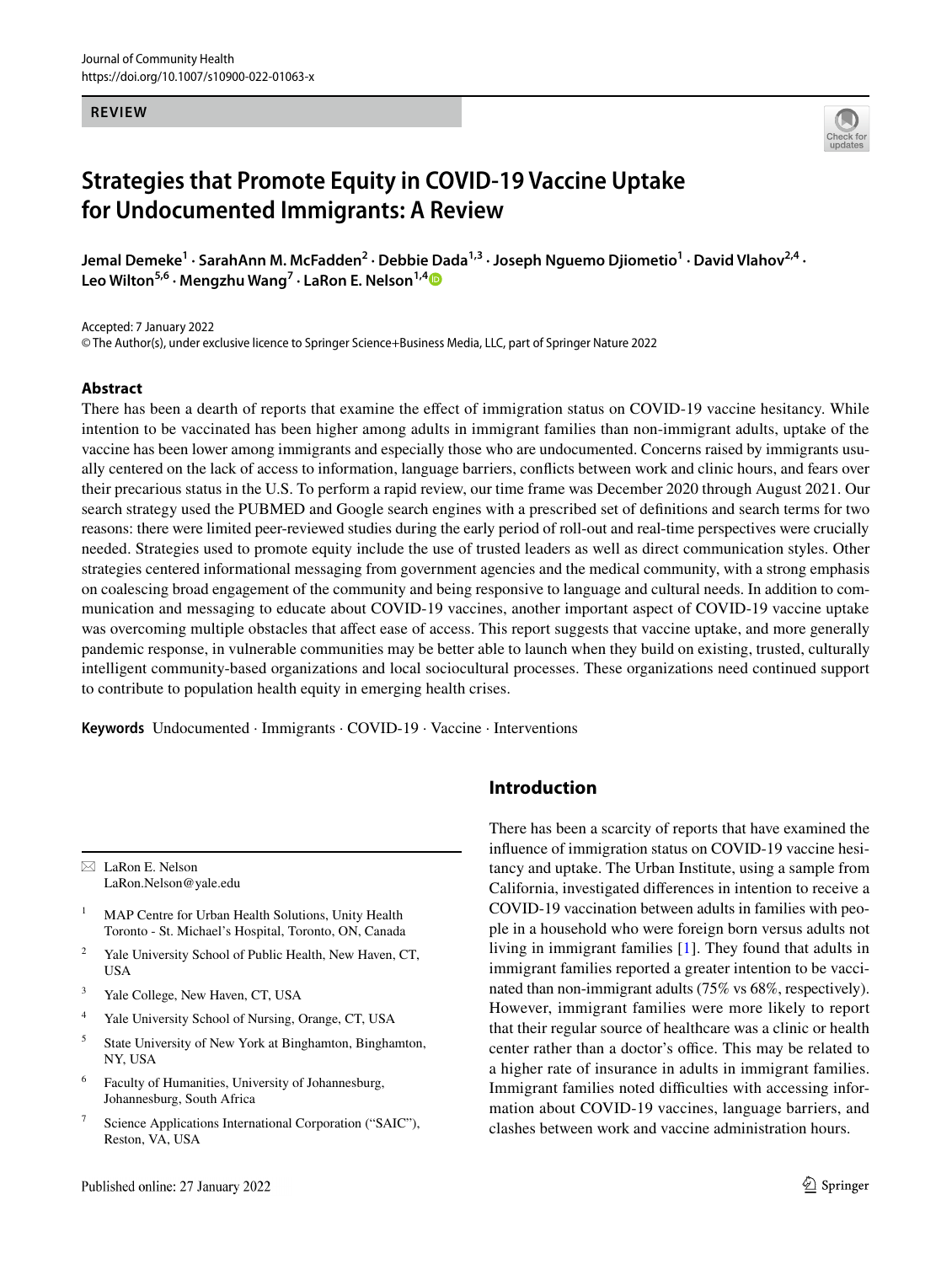Issues raised by immigrants were commonly about the lack of access to information and fears over their precarious status in the U.S. For example, various undocumented residents were concerned about being questioned for official identifcation (ID) and documentation of insurance information that they might not have or they supposed would be used to contact immigration officials. For example, some feared that the U.S. Immigration and Customs Enforcement (ICE) and U.S. Customs and Border Protection might be waiting for them at a vaccine administration site  $[2-9]$  $[2-9]$  $[2-9]$ . In addition, the Trump Administration's redefnition of "public charge," which certifed that use of public assistance services might be a sufficient foundation for deportation, was a worry for many non-citizens as they feared that accepting the vaccine would be included in this defnition of a public charge [[2,](#page-6-1) [5](#page-6-2), [9](#page-7-0)–[11\]](#page-7-1). Many immigrants were concerned about the cost of receiving a vaccine despite the vaccine and its administration being free. Another concern was around being able to stay employed if they might miss work due to possible side effects  $[3, 6, 11]$  $[3, 6, 11]$  $[3, 6, 11]$  $[3, 6, 11]$  $[3, 6, 11]$  $[3, 6, 11]$  $[3, 6, 11]$  Theories concerning the vaccine possibly causing DNA alteration that might amount to forced sterilization circulated among migrant Latinx communities [\[3](#page-6-3), [7](#page-7-3), [12\]](#page-7-4).

As of May 2021, undocumented immigrants were less likely than documented persons to have been vaccinated against COVID-19, and their rate was half of what had been reported for the US general population at that time [[13](#page-7-5)]. From these perspectives, intervention strategies are needed to increase COVID-19 vaccine uptake among documented and undocumented immigrants.

# **Methods**

To perform a modifed rapid review [\[14](#page-7-6)], our search strategy used PubMed, Google and the *New York Times* with a prescribed set of defnitions and search terms for two reasons: there were limited peer-reviewed studies during the early period of vaccine roll-out and real-time perspectives were crucially needed in order to inform public health responses to an active pandemic emergency. The search terms consisted of three parts. The frst part was "COVID-19 vaccine." The second was "immigrant" OR "undocumented" OR "refugee." The fnal part was "community" OR "access" OR "collaboration" OR "outreach." The literature search was conducted in July and August 2021 and included articles from December 2020 through August 2021. The frst author (JD) did the initial search and two others (SM and DV) shared duties validating the search process and results. The results were organized into two sections: (1) Trusted Communication and (2) Vaccine Access Support. Within each section, the order was a summary of expert opinion, descriptions of the implemented strategies without that did not have evaluation components, and then strategies with any implementation results.

# **Results**

A total of 383 articles were identifed and screened across all three search engines (PubMed, Google, and *The New York Times*). For PubMed, 20 articles were screened, and three were included. For Google, 350 were screened, and 44 were included. For *The New York Times,* 13 articles were screened, and 2 were included. Of the 49 total articles included in this review, 14 were either recommendations or expert opinion, and 43 described interventions (the number here is greater than the total articles reviewed because some articles provided both recommendations and an intervention description). Articles were removed from both Google and PubMed lists for several reasons, i.e., they did not describe or provide information on vaccine interventions specifc to immigrant communities. For example, studies that reported immigration as a factor (with no further analysis), studies on hesitancy, news articles that had one line on immigration communities, or re-postings of the same article on diferent platforms. There were also many irrelevant articles/studies that were not on-topic, but would show up because of certain trigger words in their titles and headlines.

## **Trusted Communication**

#### **Expert Opinion and Recommendations**

Undocumented immigrants shared concerns about the vaccine beyond its efectiveness. Fears of ICE, complications with immigration, and confusion on eligibility affected the intention and accessibility for many undocumented immigrants, refugees, and other people with precarious immigration status. City and state public health departments should communicate with agencies that frequently work with immigrant communities and have the capacity to deliver messages in multiple languages [[15](#page-7-7), [16](#page-7-8)]. Community leaders may translate culturally appropriate materials as trusted messengers through their characteristic understanding of their own communities and shared ethnic or cultural identities [\[17](#page-7-9)[–19\]](#page-7-10). It is important that these messages are communicated sensitively and respectfully considering that many migrants have fears of immigration consequences, that vaccine side efects will be debilitating, and that they may not be able to work [\[1,](#page-6-0) [17\]](#page-7-9). Thus, messengers should be skilled in outreach to immigrant communities and in communication to discuss the benefts of the vaccine for those with who are unable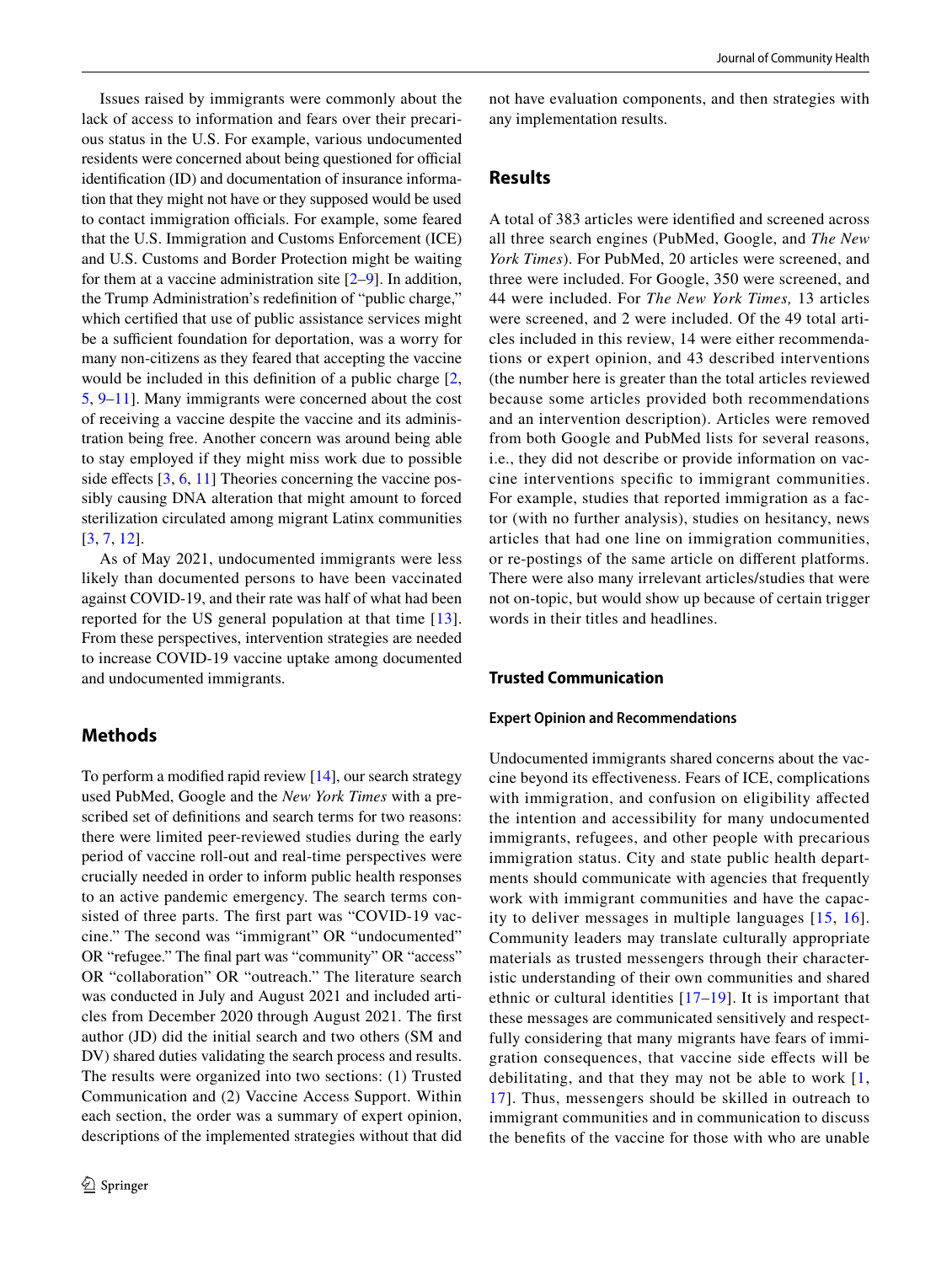to obtain accessible health information [[20](#page-7-11)]. Training or coaching could be provided by local immigrant-serving agencies to build the local skills capacity for this type of service. An alternative to individual messengers would be a formal community advisory board who can direct health departments on how to engage various immigrant communities [[19](#page-7-10)].

There must be clear information on the vaccine itself, the personal health information required to be vaccinated, the use of this data and who governs it, and any possible consequences of COVID-19 vaccination [\[15](#page-7-7), [17](#page-7-9)]. There are several critical points encompassed by this recommendation, such as the fact that the vaccine is free, eligibility does not depend on residency or citizenship status, vaccinations are not included in the defnition of a public charge, and vaccination data will not be shared with other agencies or organizations including ICE [\[1](#page-6-0), [17,](#page-7-9) [18,](#page-7-12) [20\]](#page-7-11).

There are various recommended delivery methods for vaccine promotion. While most recommendations focused on Spanish-speaking immigrants, this could be applied to other immigrant communities. For instance, copying other health promotion programs, COVID-19 vaccine uptake is suggested to beneft from traditional outreach through television programming, radio networking, and billboard ads in combination with known celebrities [[19,](#page-7-10) [20\]](#page-7-11). Presentations at unions or churches can provide a platform for migrants to ask questions about the healthcare system, engage people who do not use technology, and assist those who do not access information in English [\[20](#page-7-11)]. In addition, vaccine education forums and online talks can provide information for those whose working schedule does not allow fexibility to visit clinics during daytime business operating hours [\[20](#page-7-11)].

## **Government Officials**

Eight articles included messaging from key government agencies and officials. They clarified key points that many immigration advocates requested. Most of the messages centered on clarifying logistics to access vaccines and discrediting misinformation.

The changed defnition of a public charge under President Trump encompassed several services that could afect an official immigration application. President Biden along with numerous federal and state governments explained that vaccination did not infuence immigration [\[21](#page-7-13)[–26](#page-7-14)].

Conversely, they also provided messages that clarifed that COVID-19 vaccine eligibility was independent of immigration status [\[21–](#page-7-13)[26](#page-7-14)]. Furthermore, another fear among those with precarious immigration statuses concerned the possibility of deportation by ICE at healthcare facilities. Department of Homeland Security repeated the policy that prevents ICE from conducting immigration operations in healthcare spaces [\[24\]](#page-7-15). President Biden interviewed with UniVision, a popular Spanish-language television network, to deliver this information to the many immigrants who are also Spanish-speaking, including some Latinx communities [[22\]](#page-7-16). The state governments of Massachusetts, New Jersey, New York, and Delaware amplifed this message on their own websites [\[21](#page-7-13), [25](#page-7-17)[–27\]](#page-7-18).

In addition, the lack of medical insurance for many migrants dissuaded them from receiving the vaccine. Several state governments emphasized on their websites that the vaccines were free. [[21,](#page-7-13) [25–](#page-7-17)[27\]](#page-7-18) This directive can doubly target vaccine providers to promote the ways that they can be reimbursed if vaccines are provided to people who do not have Medicaid or a social security number (SSN) [\[28](#page-7-19)]. In a similar vein, many migrants may not have governmentissued identifcation or fear the potential consequences of providing their personal health information. Many states and municipal government websites outlined, in multiple languages, the information required to receive the vaccine and how any data collected from a patient would be used [[21,](#page-7-13) [25–](#page-7-17)[28\]](#page-7-19).

## **Non‑Governmental Associations, Agencies, and Organizations**

Seven articles demonstrated how health agencies and community-serving organizations are amplifying the messages from government officials. These include legal advocacy agencies, health associations, and state-specifc migrant organizations.

Similar to governmental bodies, they clarifed that the vaccine is free for anyone in the U.S., regardless of insurance status  $[29-34]$  $[29-34]$  $[29-34]$ . Some provided details on the efficacy of the vaccine, with comparisons of the health impact of COVID-19 for vaccinated individuals versus unvaccinated individuals [[29](#page-7-20), [31\]](#page-7-22). This was implemented to highlight the signifcance and relevance of the vaccine for the many immigrant workers that are employed in dense working areas or use public transportation. *GoodRX* included locators to nearest vaccination sites or linkages to state websites that outline the vaccine eligibility status; users could flter maps by details including vaccine brand and state [[29](#page-7-20)].

A strong emphasis was placed on dispelling myths that suggest that the vaccine affects immigration. As before with the government officials, they explained that the vaccine has no efect on citizenship status, applications for citizenship, or residency [\[29–](#page-7-20)[34](#page-7-21)]. The legal advocacy agency, *Nolo*, developed messages that prepared immigrants on the type of information that they may be asked at a vaccination site [[30\]](#page-7-23). This support can avoid issues within the clinical setting as migrants are asked for some information. They also provided specifc guidance on how to confront inappropriate legal questions by clinical staff, access legal aid, and report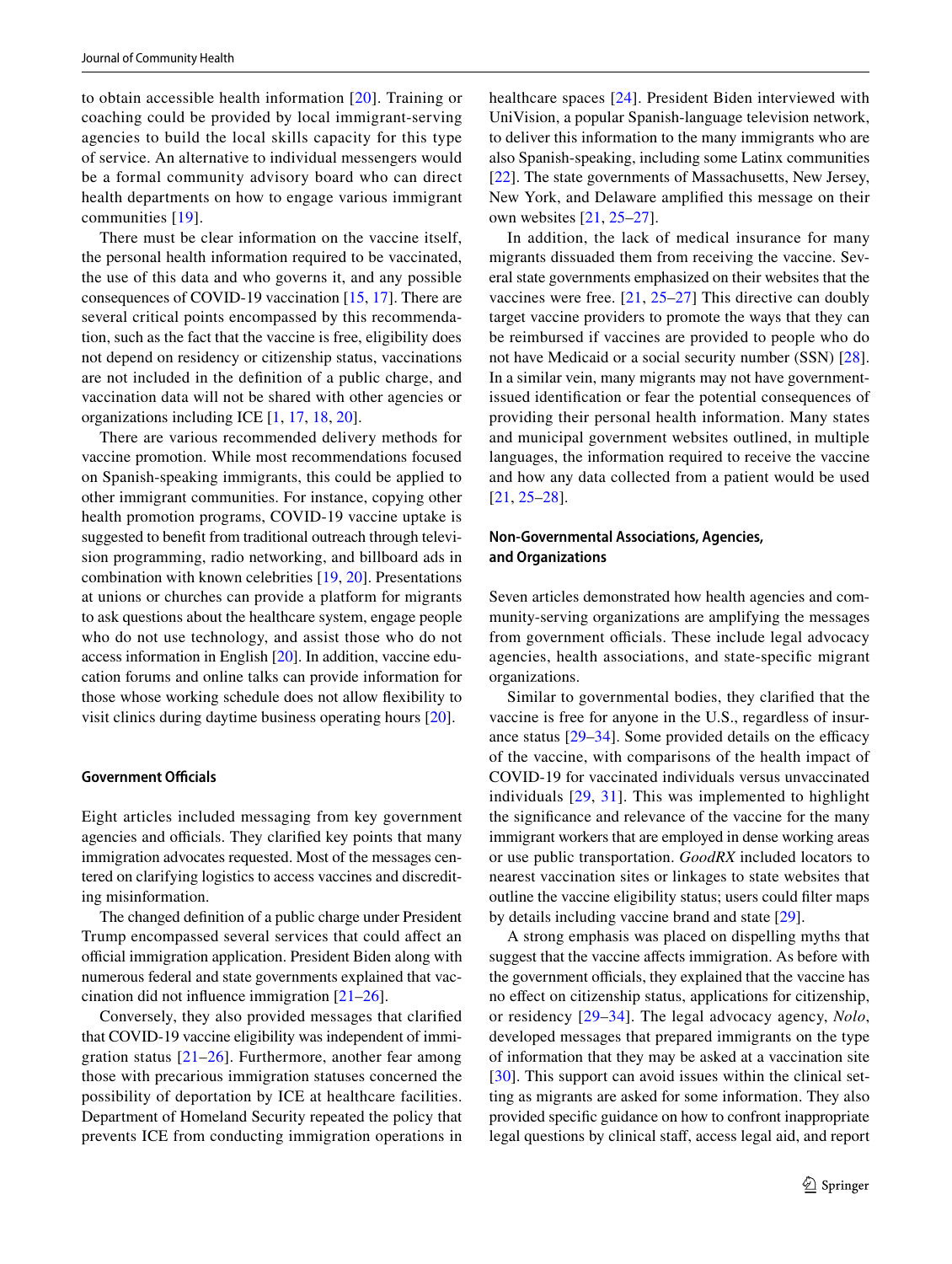discrimination based on immigration status at vaccine sites [\[30](#page-7-23)]. On the other hand, health agencies such as *NHW Community Health* Center in Phoenix, Arizona trained their staf specifcally to not ask about health insurance and immigration status to prevent access barriers for migrants [\[35](#page-7-24)]. This is a strong example of how leadership at health agencies can communicate these messages to show an organization's commitment. As a whole, most organizations in Phoenix were able to explain that the data is only used for public health purposes [[29](#page-7-20)[–34](#page-7-21)].

#### **Population‑Specifc Focused Education**

Six articles included information on agencies that have introduced convenient and accessible education to many immigrant communities. Educational forums and outreach could be led by various players. It is essential to leverage important and trusted stakeholders at this stage; this may be physicians or other healthcare professionals, local or state government officials, trusted media outlets, and community leaders. They can speak directly to immigrant communities to discuss information regarding the vaccine. The interventions identifed in this review were led by health departments, hospital-based networks, community health agencies, faith-based charities, immigrant-focused organizations, and farmworker foundations  $[35-41]$  $[35-41]$ . These agencies should be aligned with the demographics of their local immigrant communities, as language access must not be limited to Spanish only. Many initiatives had information available in Somali, Arabic, French, Simplifed Chinese, Vietnamese, Lingala, Swahili, Tigrinya, and several other languages [\[36](#page-8-1), [39](#page-8-2), [40](#page-8-3)].

Importantly, the U.S.' immigrant population has been exposed to medical systems in uniquely diferent ways, each with their own histories that may inhibit vaccine uptake. An African global health expert specifcally recalled the involvement of Western countries, including the U.S. government, in unethical pharmaceutical clinical trials as recent as 1996 [\[39](#page-8-2)]. This led the African Family Holistic Health Organization to specifically include safety and efficacy information in their outreach. Moreover, many agencies addressed the numerous questions that migrants have on vaccine eligibility, accessible locations, registration requirements and processes, and other logistical details [\[36](#page-8-1)[–38,](#page-8-4) [40\]](#page-8-3).

#### **Town Halls and Social Media**

The rise in virtual communication lends itself to communicating with migrants who may not be able to drive to a town hall, have dependents, or are otherwise afected by accessibility issues. Zoom and WhatsApp have particularly been important for COVID-19 vaccine communication with immigrant communities. Multiple bilingual staff members at local immigration agencies may host physicians on platforms

similar to Maine Health's "Ask the Doc" town hall meetings; participants can invite family members who live in other countries as well [\[38\]](#page-8-4). Some communities may have their own niche communication applications. For instance, Asian Americans United specifcally used WeChat to promote vaccines to Chinese American communities in Mandarin and the Fuzhou dialect [[40\]](#page-8-3).

However, only having an online presence can present severe limitations for immigrants who are not technologically experienced or have limited access. The distribution of physical fyers or pamphlets in high-contact areas provides an alternative outreach method. Community members were able to fnd vaccine promotion materials in local Portland businesses with language-specifc posters available in stores that are popular among a specifc immigrant demographic [\[38](#page-8-4)]. While not possible in all regions, one-on-one meetings were made available on these posters with relevant contact information.

Specific data was available for two interventions in Maine. On March 28, 2021, the Press Herald interviewed the director of the Maine Center for Disease Control, Dr. Nirav Shah, who answered questions on a vaccination initiative with the Unifed Asian Communities*.*[\[38,](#page-8-4) [42\]](#page-8-5) Over 40 people were reported as participants. Furthermore, they reported that the *Northern Light Home Care & Hospice* provided over 60 vaccines to non-English speakers using their public housing clinics and had scheduled almost 100 appointments through the Maine Access Immigrant Network.

#### **Phone Lines**

Five (5) articles provided an overview on telephone lines that were created specifcally to increase vaccine uptake with immigrant communities. The strong reliance on online communication can limit immigrants' ability to engage with health information and automated vaccine appointmentmaking. This can be developed by healthcare agencies such as Washington D.C.'s *La Clinica*, community agencies including Texan *Dia de la Mujer Latina* or Baltimore's *La Esperanza Centre*, and ICE facilities in various states [[43–](#page-8-6)[46](#page-8-7)]. These centers that host phone lines can act as a liaison between states, vaccine providers, and immigrant populations. Indeed, the use of community health center clinical staff may reduce redundancy in creating new vaccine sites, as they are already established as access points for immigrants [[44](#page-8-8), [45](#page-8-9)].

While there are various ways to run a hotline or integrate it into existing structures, most phone services allow migrants to book vaccine appointments, talk directly to health professionals to ask health-related questions, and speak with local community leaders about specifc fears or concerns [[44](#page-8-8)[–47\]](#page-8-10). In addition, those detained in ICE detention centers have extremely limited access to health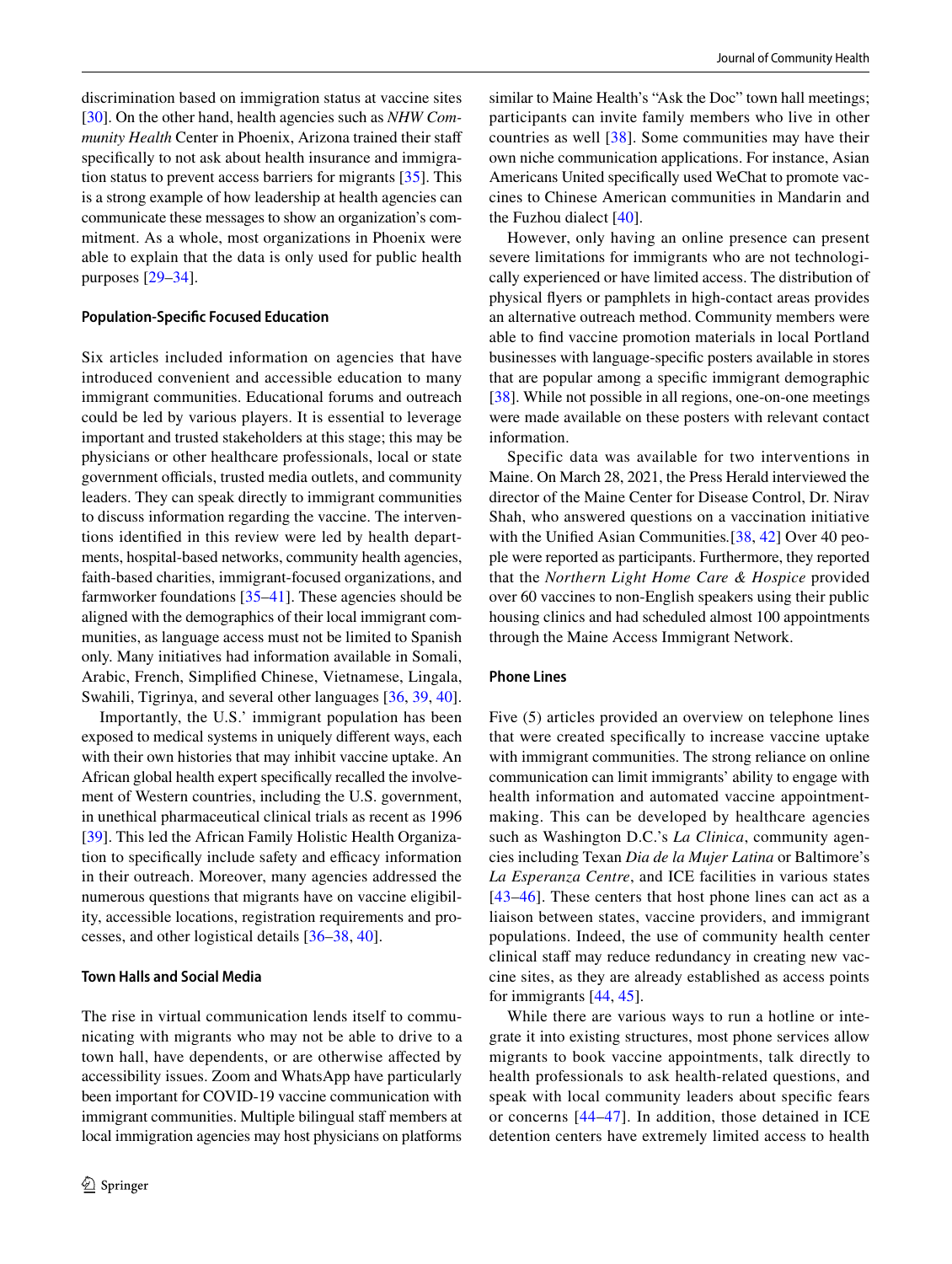information or community knowledge keepers. Californianbased health professionals launched a hotline that is specifcally for people who are detained in the Yuba County Jail, Golden State Annex and the Mesa Verde ICE Processing [\[43\]](#page-8-6). These phone lines were stafed by people who could speak multiple languages contextualized to the local language demographic [[44–](#page-8-8)[46\]](#page-8-7). Some of the community members were able to use their own personal networks through religious affiliations, cultural affinities, and neighborhood communities [[46](#page-8-7)].

Data available through Houston Public Media on February 12, 2021 indicated that the vaccine waitlist for Harris County Texas had over 308,000 people signed up through their website and phone-line [\[45](#page-8-9)]. Their telephone hotline was responsible for 45,000 of these people. From this total, 10,000 people spoke Spanish.

#### **Promotors**

Six articles expressed the use of community messengers to promote the COVID-19 vaccine. These initiatives were usually led by Latinx-serving organizations, who dubbed the community messengers as 'promotores' or 'promotoras'. This is largely an effort that is used by immigrant-serving organizations or community member-led initiatives. Examples include *CASA* in three Northeastern states, the *Hispanic Resource Centre* in Virginia, a multi-organizational program in Chicago, and two different grassroots efforts by individuals in Iowa and Massachusetts [[44,](#page-8-8) [48–](#page-8-11)[52](#page-8-12)]. In fact, some of these programs were only possible through funding provided by local and state public health departments [[50](#page-8-13), [51\]](#page-8-14). The funds to community service organizations increased promotor capacity and supported important multi-sectoral relationships with the immigrant-serving agencies. Otherwise, local hospitals can still partner with these organizations to amplify up-to-date information on vaccine availability and eligibility [\[51](#page-8-14), [52](#page-8-12)].

These promotors provided general outreach within immigrant communities with the aim to increase awareness on the COVID-19 vaccines [[35,](#page-7-24) [44,](#page-8-8) [48](#page-8-11)[–52](#page-8-12)]. This included promoting the benefts by dispelling myths or communicating local vaccine guidelines and eligibility. Other priority messages include the DHS statement that explained how ICE will not be present at vaccine sites, or that the vaccine is free for everyone, including those who do not have insurance. Multilingual promotors created accessible materials that support vaccine promotion messaging through multimedia information campaigns. In addition, they were available to answer questions on vaccine efficacy or logistical concerns on eligibility or accessibility. Since this information can become technical, it was critical that they were able to verbally communicate in Spanish or other languages that the local migrant communites speak. This ability was leveraged to schedule appointments for community members who are not able to use a computer or understand English. Promoters were also enlisted to remind community members of their second dose appointments, providing transportation to access the clinics, and accompanying people to their vaccination appointments for comfort and support.

Promotors disseminated information through their nuanced understanding of local migrant contexts. They had direct connections with local faith, business, and social service institutions, allowing them to attend mass at churches, distribute fyers that provide information in multiple languages, engage Latinx grocery stores with a high Hispanic population and other popularly trafficked public spaces [[50,](#page-8-13) [51](#page-8-14)]. These locations (e.g., laundromats, community organizations, churches, or local businesses) were sometimes used to host drop-in information sessions virtually or physically [[50,](#page-8-13) [51](#page-8-14)]. Promotors were trusted to canvas neighborhoods and physically knock on the doors of community members to directly advocate for COVID-19 vaccines [[44\]](#page-8-8). Alternative spaces for promotors' voices to be amplifed were on local community television programs that are popular among migrants or radio station networks with large migrant audiences [\[35\]](#page-7-24).

The data provided in some reports elucidated the impact of promotors on vaccine uptake and its related factors. In February, *13 News Now* reported on the Hispanic Resource Centre's (HRC) outreach in local Latinx and migrant communities [[52](#page-8-12)]. Supported by the Baltimore City Health Department and the Mayor's Office of Immigration Affairs, this partnership was between the HRC, Sentara Norfolk General Hospital, and the Chesapeake Regional Medical Center. The promotores were able to support registration of community members for vaccine appointments. By February 16, 2021, they had registered over 1000 people, vaccinated 266 people, and scheduled 130 people for the next day. Moreover, a month later, South Side Weekly interviewed a member of the Resurrection Project on their promotion efforts  $[51]$ . They serve a large population of immigrants in the south-side Chicago neighborhood of Pilsen. After partnering with St. Agnes of Bohemia Catholic Church and Saint Anthony Hospital, promotors were able to make appointments for immigrant residents during an event on March 25, 2021. All promotors were bilingual and called local community members to discuss the vaccines. This includes vaccine safety and eligibility, ICE presence, and supports to attend vaccination appointments. This event had been replicated 10 more times, helping 331 people in one day during a physical vaccine promotion event. People lined up 3 h before the event began. Furthermore, in May, the Ames Tribune reported on the vaccine outreach efforts at St. Cecelia Catholic Church [[50](#page-8-13)]. Many people in the congregation are Spanish-speaking Latinx immigrants. An individual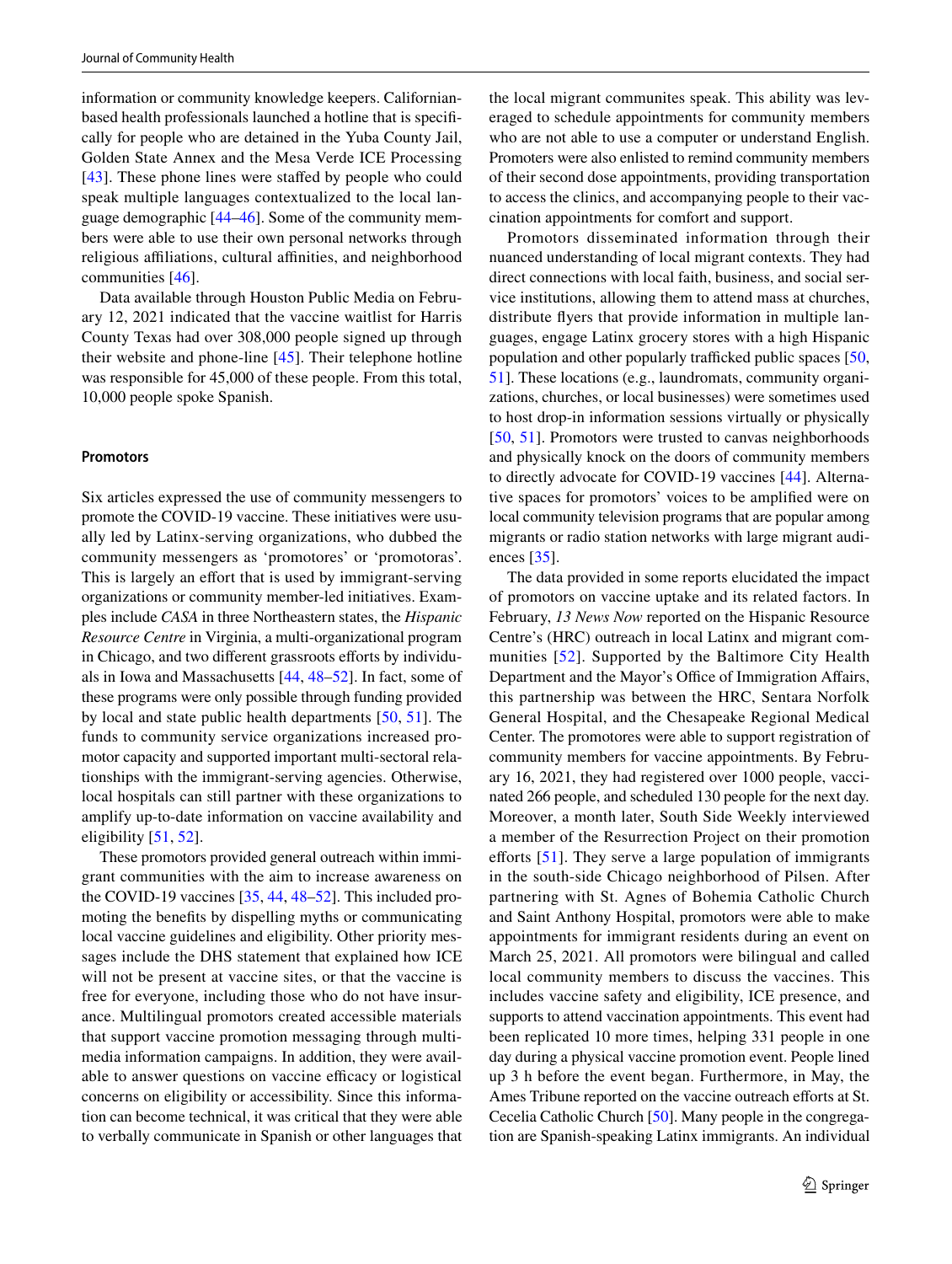parishoner promoted herself as a person who can discuss the vaccine at mass one week. Speaking Spanish and English, she was able to talk to over 250 people by herself. She personally knew 47 people who were vaccinated after her discussions. After receiving support from the COVID-19 Emergency Fund for Story County Immigrants, she was able to help over 80 people receive their vaccinations.

#### **Vaccine Access Support**

#### **Recommendations and Expert Opinion**

States must create vaccine distribution sites that are geographically accessible, accommodates various shift schedules including people who work evenings and weekends, and do not have access to any online promotion [[16](#page-7-8), [17](#page-7-9)]. Possible sites could be community fairs, public schools, faith-based institutions, or mobile vaccine clinics that are directly in areas with high immigrant populations [\[16](#page-7-8)]. As adults in Californian immigrant families depend on community clinics, it is advisable to center these agencies to provide vaccines to immigrant communities [[1](#page-6-0)].

Immigrant peoples should be able to drive into the sites directly or walk-up immediately to serve the large number of immigrant families whose preferences for receiving healthcare services are not aligned with the general structure of the American healthcare system [\[15,](#page-7-7) [17\]](#page-7-9). Vaccine-providing health agencies should limit the information required for vaccinations, including SSN, residency documentation, and other identifcation documents that many migrants either may not have or may be reluctant to disclose  $[53]$  $[53]$ . As migrants may be travelling between states often, it is recommended to provide single dose vaccines when possible with portable, paper copies of immunization records [\[54](#page-8-16)].

Lastly, ICE should have vaccine doses procured directly from the federal government to avoid bureaucratic delays with states [\[55](#page-8-17)[–57](#page-8-18)]—they can employ the same community messengers that are used by health agencies in the surrounding areas of ICE facilities.

#### **Pop‑Up Clinics**

Eight articles provided evidence of pop-up clinics that specifically targeted immigrants, including those who were undocumented. They were hosted largely by a mixture of community health centers and public health departments.

Vaccine clinical sites included local, familiar sites such as libraries, schools, consulates, and local primary care centers [\[51](#page-8-14), [58](#page-8-19)[–61](#page-8-20)]. Clinical staf spoke multiple languages or had translators and interpreters available. Workers were available to process registrations through the phone for patients to request accommodations, disclose specifc needs or fears, and generally discuss the vaccine [\[50,](#page-8-13) [51,](#page-8-14) [59](#page-8-21)–[61\]](#page-8-20). Translators had multiple purposes—they allowed immigrants to communicate with clinical staff during their vaccine appointment and they provided comfort by accompanying people as they move through the clinic. To reduce access barriers for immigrants with limited information or awareness, these pop-up events were either walk-ins with no appointments required or involved prior registrations supported through strong outreach campaigns. Some health agencies like Story Medical offered transportation assistance through partnerships with the mobile-app based ride sharing companies Uber and Lyft [\[50](#page-8-13)].

Local immigrant serving agencies partnered with healthcare agencies, employment associations and unions, and legal advocacy groups [[40,](#page-8-3) [51,](#page-8-14) [58](#page-8-19), [59,](#page-8-21) [61\]](#page-8-20). The purpose of these partnerships served to merge their collective social media presences, webpages, and client base and amplify the knowledge and awareness of these pop-up clinics. A unique way that some institutions engaged these community agencies was by specifcally reserving appointments for immigrant community members or people who have been registered through specifc programs, initiatives, or organizations [[59,](#page-8-21) [61\]](#page-8-20). Since these organizations were the first point of contact for most migrants, some provided guidance on the state policies that determine eligibility for vaccines and encouraged migrants to report whenever they were asked for proof of residency in areas where this proof was not required [\[58\]](#page-8-19).

On March 12, 2021, the Philadelphia Department of Health coordinated a partnership between local Sunray Pharmacy and immigrant service organizations, including SEAMAAC (one of the oldest and largest refugee-founded agencies), New Sanctuary Movement, Africom, HIAS, Juntos, Asian Americans United [\[40](#page-8-3), [43\]](#page-8-6). These appointments required registration that was restricted to immigrant residents only, as well as ensuring that these residents met the state eligibility criteria. They vaccinated 200 people for their first Pfizer dose through this effort.

Two days later, an article reported on *Building One Community* in Stamford, Connecticut, which is an immigrant support agency that hosted a vaccination clinic [[61\]](#page-8-20). These registrations were required prior to the clinic date. Many community members were from Latinx and Montenegrin ethnicities. Immigrants who were over the age of 55 and met the vaccine eligibility at the time, were able to book over 300 appointments. *Building One* was chosen for funding because of its established connection with immigrant community members and were able to use residents' emails, phone numbers, and knowledge of popular areas where immigrants are available. They partnered with the state-wide primary care provider, Community Health Centre Inc., and employment agencies like Service Employees International Union, and Local 32BJ for outreach.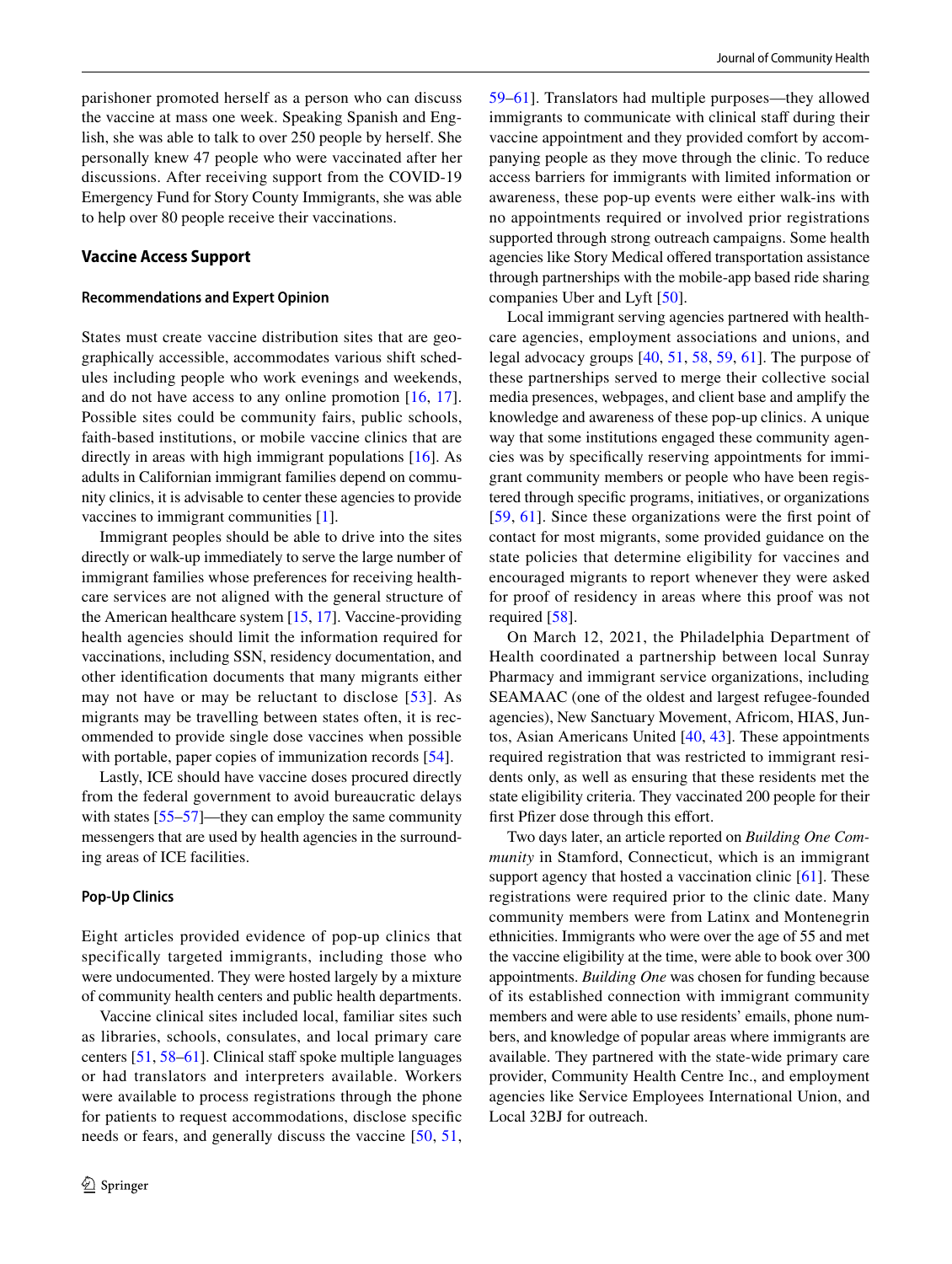The Brazilian Worker Center is based in Boston, Mas-sachusetts, and serves Brazilians across the state [\[60\]](#page-8-22). It partnered with the Lawyers for Civil Rights for legal support and outreach and with Whittier Street Health Center who already provides primary care services for immigrant communities. On April 2, 2021, they were able to provide over 200 vaccinations. As of April 10, 2021, there were 2,500 on their vaccination waiting list. Later in the month, Guatemalan-Maya Centre vaccinated over 700 people on April 24, 2021 in Lake Worth Florida [\[58](#page-8-19)]. They overruled the residency requirements in Florida in agreement with other local advocacy groups—there had not been any consequences to forgoing the policy. The migrant-serving agencies verifed people's identities or proof of address through letters of support, membership cards, and other identifcation separate from state or federal government.

## **Summary**

The population groups most heavily affected by COVID-19 each require tailored interventions that address groupspecific concerns  $[62]$ . For undocumented immigrants, this review highlights that the prominent issues around low vaccine uptake were less frequently attributed to medical mistrust which elsewhere in the literature was more often discussed as prominent for non-immigrant Black communities. Immigrant concerns were more frequently presented as access issues. Those issues include concern about lack of insurance, possible identifcation as undocumented status that could be reported to ICE resulting in deportation, and lost wages for the time needed to get the vaccine or recover from possible side efects. Despite the diferences between identity groups on factors that can inhibit vaccine uptake, there are several notable similarities for elements that are recognized as important to increase COVID-19 vaccination. These similarities include the use of trusted leaders as well as direct communication styles, messaging from government agencies and the medical community, but most importantly, broad engagement of the community, all while being mindful of language needs and cultural considerations. In additional to communication and messaging to educate about COVID-19 vaccines, another important aspect of COVID-19 vaccine uptake is ease of access. This includes convenient locations, fexible timing, and staff attuned to the needs of the patients they serve. The San Francisco academic, health department and an established community-based organization's collaboration [[63](#page-8-24)] provides the most developed report on outreach that addresses both COVID-19 vaccine hesitancy and access for undocumented immigrants. This report demonstrates that vaccine uptake, and more generally pandemic response, in marginalized communities may be better able to launch when they build on existing, trusted, culturally congruent community-based organizations. It is important to recognize that the so-called short term "pop up" scenarios are not spontaneous events but the beneft from the hard and long work of community organizations over time who have built rapport with the communities they serve.

**Acknowledgements** We acknowledge the following individuals for review of an earlier presentation: Dave Barber, Marlon Bailey, Diana Ceban, Shannon Dillion, Robyn Gershon, Sang Kim, Kaveh Khoshnood, Ann Kurth, Mary Ann Marshak, Lesley Meng, Jody Merrit, Saad Omer, Carolyn Roberts, Adrian Simmons, Leonne Tannis, and Eboni Marshall Turman.

**Authors Contributions** All authors contributed to drafting and/or editing the manuscript. All authors have approved the fnal version.

**Funding** We acknowledge funding support from Science Applications International Corp (SAIC).

**Data Availability** Not applicable.

**Code Availability** Not applicable.

#### **Declarations**

**Conflict of interest** The authors declare that the research was conducted in the absence of any commercial or fnancial relationships that could be construed as a potential confict of interest.

**Ethical Approval** Not applicable.

**Consent to Participate** Not applicable.

**Consent for Publication** Not applicable.

## **References**

- <span id="page-6-0"></span>1. Gonzalez, D., Karpman, M., & Bernstein, H. (2021). *COVID-19 vaccine attitudes among adults in immigrant families in California*. Retrieved November 23, 2021, from [https://www.urban.org/](https://www.urban.org/sites/default/files/publication/103973/covid-19-vaccine-attitudes-among-adults-in-immigrant-families-in-california_0_0.pdf) [sites/default/fles/publication/103973/covid-19-vaccine-attitudes](https://www.urban.org/sites/default/files/publication/103973/covid-19-vaccine-attitudes-among-adults-in-immigrant-families-in-california_0_0.pdf)[among-adults-in-immigrant-families-in-california\\_0\\_0.pdf](https://www.urban.org/sites/default/files/publication/103973/covid-19-vaccine-attitudes-among-adults-in-immigrant-families-in-california_0_0.pdf)
- <span id="page-6-1"></span>2. Kaufman, H. W., Niles, J. K., & Nash, D. B. (2021). Disparities in SARS-CoV-2 positivity rates: Associations with race and ethnicity. *Population Health Management, 2021*(24), 20–26.
- <span id="page-6-3"></span>3. Centers for Disease Control and Prevention. (2021). *Age-adjusted COVID-19-associated hospitalization rates by race and ethnicity*. Retrieved September 19, 2021, fro[mhttps://www.cdc.gov/coron](https://www.cdc.gov/coronavirus/2019-ncov/covid-data/images/July-28_Race_Ethnicity_COVIDNet.jpg) [avirus/2019-ncov/covid-data/images/July-28\\_Race\\_Ethnicity\\_](https://www.cdc.gov/coronavirus/2019-ncov/covid-data/images/July-28_Race_Ethnicity_COVIDNet.jpg) [COVIDNet.jpg](https://www.cdc.gov/coronavirus/2019-ncov/covid-data/images/July-28_Race_Ethnicity_COVIDNet.jpg)
- 4. Zephyrin, L., Radley, D. C., Getachew, Y., Baumgartner. J. C., & Schneider E. C. *COVID-19 more prevalent, deadlier in U.S. counties with higher Black populations*. Retrieved September 18, 2021, fro[mhttps://www.commonwealthfund.org/blog/2020/covid-](https://www.commonwealthfund.org/blog/2020/covid-19-more-prevalent-deadlier-us-counties-higher-black-populations)[19-more-prevalent-deadlier-us-counties-higher-black-populations](https://www.commonwealthfund.org/blog/2020/covid-19-more-prevalent-deadlier-us-counties-higher-black-populations)
- <span id="page-6-2"></span>5. Holtgrave, D. R., Barranco, M. A., Tesoriero, J. M., Blog, D. S., & Rosenberg, E. S. (2020). Assessing racial and ethnic disparities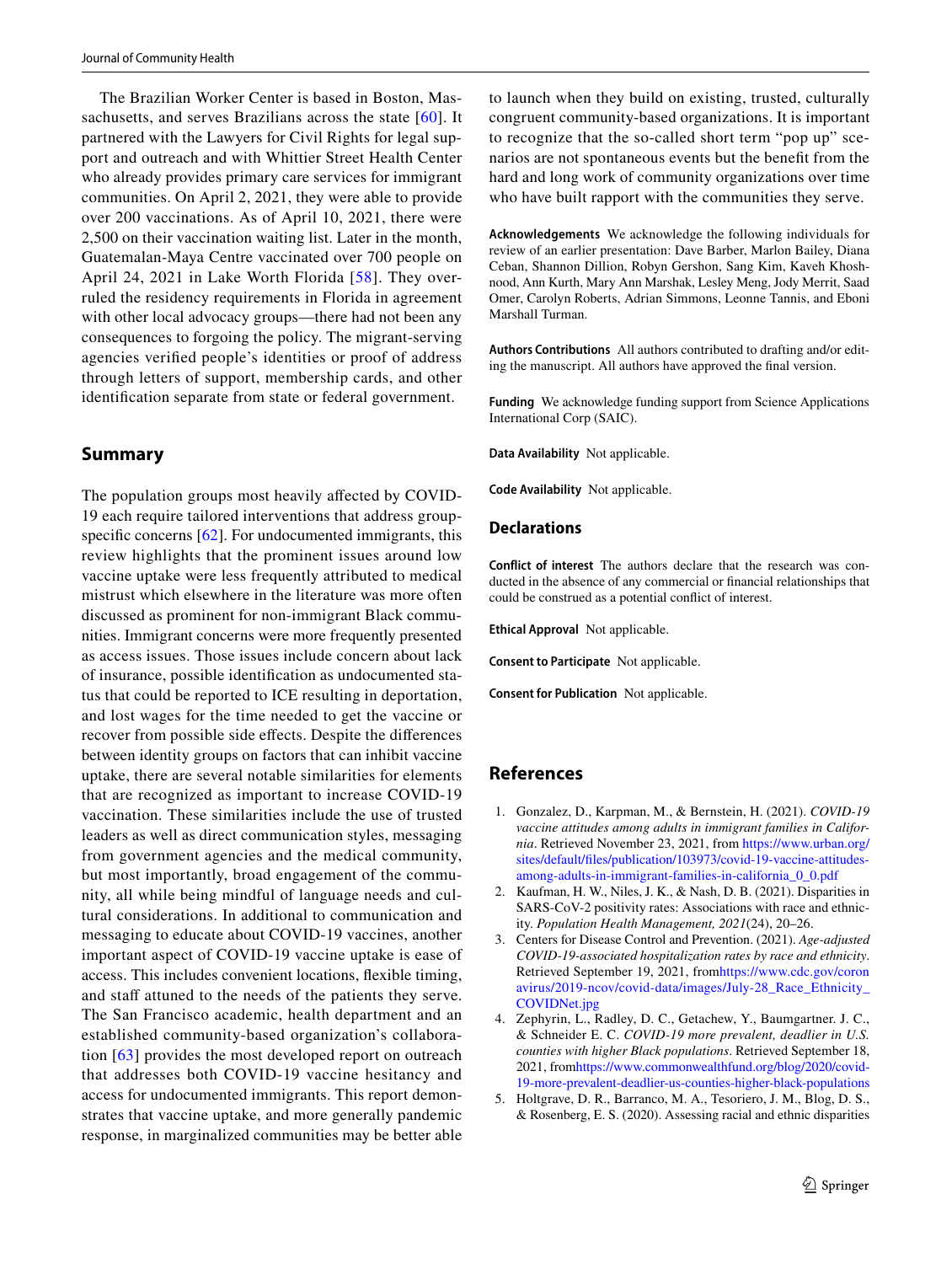using a COVID-19 outcomes continuum for New York State. *Annals of Epidemiology, 48*, 9–14.

- <span id="page-7-2"></span>6. Centers for Disease Control and Prevention. *Laboratory-confrmed COVID-19 associated hospitalizations*. Retrieved September 19, 2021, fro[mhttps://gis.cdc.gov/grasp/COVIDNet/COVID](https://gis.cdc.gov/grasp/COVIDNet/COVID19_3.html) [19\\_3.html](https://gis.cdc.gov/grasp/COVIDNet/COVID19_3.html)
- <span id="page-7-3"></span>7. Centers for Disease Control and Prevention. *Health disparities: Provisional death counts for Coronavirus Disease 2019 (COVID-19)*. Retrieved September 19, 2021, from [https://www.cdc.gov/](https://www.cdc.gov/nchs/nvss/vsrr/covid19/health_disparities.htm) [nchs/nvss/vsrr/covid19/health\\_disparities.htm](https://www.cdc.gov/nchs/nvss/vsrr/covid19/health_disparities.htm)
- 8. Oppel Jr., R. A., Gebelof, R., Lai, K. K.R., Wright, W., & Smith, M. (2020). *The fullest look yet at the racial inequity of coronavirus. The New York Times*. Retrieved July 5, 2021, from[https://www.nytimes.com/interactive/2020/07/05/us/coron](https://www.nytimes.com/interactive/2020/07/05/us/coronavirus-latinos-african-americans-cdc-data.html) [avirus-latinos-african-americans-cdc-data.html](https://www.nytimes.com/interactive/2020/07/05/us/coronavirus-latinos-african-americans-cdc-data.html)
- <span id="page-7-0"></span>9. Centers for Medicare and Medicaid Services. (2021). *Preliminary medicare COVID-19 data snapshot*. Retrieved September 5, 2021, from [https://www.cms.gov/research-statistics-data](https://www.cms.gov/research-statistics-data-systems/preliminary-medicare-covid-19-data-snapshot)[systems/preliminary-medicare-covid-19-data-snapshot](https://www.cms.gov/research-statistics-data-systems/preliminary-medicare-covid-19-data-snapshot)
- 10. Kaiser Family Foundation. (2021). *State COVID-19 data and policy actions*. Retrieved September 19, 2021, from [https://](https://www.kff.org/coronavirus-covid-19/issue-brief/state-covid-19-data-and-policy-actions/) [www.kf.org/coronavirus-covid-19/issue-brief/state-covid-19](https://www.kff.org/coronavirus-covid-19/issue-brief/state-covid-19-data-and-policy-actions/) [data-and-policy-actions/](https://www.kff.org/coronavirus-covid-19/issue-brief/state-covid-19-data-and-policy-actions/)
- <span id="page-7-1"></span>11. Centers for Disease Control and Prevention. (2021). *Risk for COVID-19 infection, hospitalization, and death by race/ethnicity.* Retrieved September 5, 2021, from[https://www.cdc.gov/](https://www.cdc.gov/coronavirus/2019-ncov/covid-data/investigations-discovery/hospitalization-death-by-race-ethnicity.html) [coronavirus/2019-ncov/covid-data/investigations-discovery/](https://www.cdc.gov/coronavirus/2019-ncov/covid-data/investigations-discovery/hospitalization-death-by-race-ethnicity.html) [hospitalization-death-by-race-ethnicity.html](https://www.cdc.gov/coronavirus/2019-ncov/covid-data/investigations-discovery/hospitalization-death-by-race-ethnicity.html)
- <span id="page-7-4"></span>12. Ndugga, N., Hill, L., & Artiga, S. (2021). *Latest data on COVID-19 vaccinations by race/ethnicity.* Retrieved November 15, 2021, from [https://www.kf.org/coronavirus-covid-19/](https://www.kff.org/coronavirus-covid-19/issue-brief/latest-data-on-covid-19-vaccinations-race-ethnicity/) [issue-brief/latest-data-on-covid-19-vaccinations-race-ethnicity/](https://www.kff.org/coronavirus-covid-19/issue-brief/latest-data-on-covid-19-vaccinations-race-ethnicity/)
- <span id="page-7-5"></span>13. Hamel, L., Artiga, S., Safarpour, A., Stokes, M., & Brodie, M. (2021). *KFF COVID-19 vaccine monitor: COVID-19 vaccine access, information, and experiences among Hispanic adults in the U.S.* Retrieved November 1, 2021, from https://www.kff.org/ [coronavirus-covid-19/poll-fnding/kf-covid-19-vaccine-monit](https://www.kff.org/coronavirus-covid-19/poll-finding/kff-covid-19-vaccine-monitor-access-information-experiences-hispanic-adults/) [or-access-information-experiences-hispanic-adults/](https://www.kff.org/coronavirus-covid-19/poll-finding/kff-covid-19-vaccine-monitor-access-information-experiences-hispanic-adults/)
- <span id="page-7-6"></span>14. Khangura, S., Konnyu, K., Cushman, R., Grimshaw, J., & Moher, D. (2021). Evidence summaries: The evolution of a rapid review approach. *Systematic Reviews, 1*, 10.
- <span id="page-7-7"></span>15. Clark, E. H., Fredricks, K., Woc-Colburn, L., Bottazzi, M. E., & Weatherhead, J. (2021). Preparing for SARS-CoV-2 vaccines in US immigrant communities: Strategies for allocation, distribution, and communication. *American Journal of Public Health, 111*, 577–581.
- <span id="page-7-8"></span>16. Manoharan, D., Lopez, C. A., Sugarman, K., Mishori, R., & Berger, Z. (2021). *The US must prioritize vaccine distribution to undocumented immigrants and immigrants in detention centers.* Health Afairs. Retrieved November 23, 2021, from https:// www.healthafairs.org/do[/https://doi.org/10.1377/hblog20210](https://doi.org/10.1377/hblog20210106.483626/full) [106.483626/full/](https://doi.org/10.1377/hblog20210106.483626/full)
- <span id="page-7-9"></span>17. Artiga, S., Ndugga, N., & Pham, O. (2021). *Immigrant access to COVID-19 vaccines: Key issues to consider*. Retrieved September 5, 2021, from https://www.kff.org/racial-equity-and[health-policy/issue-brief/immigrant-access-to-covid-19-vacci](https://www.kff.org/racial-equity-and-health-policy/issue-brief/immigrant-access-to-covid-19-vaccines-key-issues-to-consider/) [nes-key-issues-to-consider/](https://www.kff.org/racial-equity-and-health-policy/issue-brief/immigrant-access-to-covid-19-vaccines-key-issues-to-consider/)
- <span id="page-7-12"></span>18. Jagannathan, M. (2021) *'Just because we're undocumented does not mean we're worth less than other people': Will undocumented immigrants get COVID-19 vaccines under Biden?* Retrieved April 17, 2021, from [https://www.marketwatch.com/](https://www.marketwatch.com/story/just-because-were-undocumented-does-not-mean-were-worth-less-than-other-people-will-undocumented-immigrants-get-covid-19-vaccines-11611064883) [story/just-because-were-undocumented-does-not-mean-were](https://www.marketwatch.com/story/just-because-were-undocumented-does-not-mean-were-worth-less-than-other-people-will-undocumented-immigrants-get-covid-19-vaccines-11611064883)[worth-less-than-other-people-will-undocumented-immigrants](https://www.marketwatch.com/story/just-because-were-undocumented-does-not-mean-were-worth-less-than-other-people-will-undocumented-immigrants-get-covid-19-vaccines-11611064883)[get-covid-19-vaccines-11611064883](https://www.marketwatch.com/story/just-because-were-undocumented-does-not-mean-were-worth-less-than-other-people-will-undocumented-immigrants-get-covid-19-vaccines-11611064883)
- <span id="page-7-10"></span>19. Thomas, C. M., Osterholm, M. T., & Staufer, W. M. (2021). Critical considerations for covid-19 vaccination of refugees,

[www.aamc.org/news-insights/we-need-get-more-latinx-people](https://www.aamc.org/news-insights/we-need-get-more-latinx-people-vaccinated-heres-how)[vaccinated-heres-how](https://www.aamc.org/news-insights/we-need-get-more-latinx-people-vaccinated-heres-how)

*cine, 104*, 433–435.

<span id="page-7-13"></span>21. City of New York. (2021). *COVID-19 Vaccines*. Retrieved September 20, 2021, from[https://access.nyc.gov/programs/covid-](https://access.nyc.gov/programs/covid-19-vaccines/)[19-vaccines/](https://access.nyc.gov/programs/covid-19-vaccines/)

<span id="page-7-11"></span>20. Fernandez, A. (2021). *We need to get more Latinx people vaccinated. Here's how.* Retrieved September 5, 2021, from [https://](https://www.aamc.org/news-insights/we-need-get-more-latinx-people-vaccinated-heres-how)

immigrants, and migrants. *American Journal of Tropical Medi-*

- <span id="page-7-16"></span>22. Clark, D. (2021). *Biden says undocumented immigrants should be able to get COVID vaccine without fear of ICE.* Retrieved September 20, 2021, fro[mhttps://www.nbcnews.com/politics/polit](https://www.nbcnews.com/politics/politics-news/biden-says-undocumented-immigrants-should-be-able-get-covid-vaccine-n1259032) [ics-news/biden-says-undocumented-immigrants-should-be-able](https://www.nbcnews.com/politics/politics-news/biden-says-undocumented-immigrants-should-be-able-get-covid-vaccine-n1259032)[get-covid-vaccine-n1259032](https://www.nbcnews.com/politics/politics-news/biden-says-undocumented-immigrants-should-be-able-get-covid-vaccine-n1259032)
- 23. Delaware Government. (2021). *COVID-19 Vaccines are Free*. Retrieved November 23, 2021, from [https://coronavirus.delaw](https://coronavirus.delaware.gov/vaccine/covid-19-vaccines-are-free/) [are.gov/vaccine/covid-19-vaccines-are-free/](https://coronavirus.delaware.gov/vaccine/covid-19-vaccines-are-free/)
- <span id="page-7-15"></span>24. Department of Homeland Security. (2021, February 1). *DHS Statement on Equal Access to COVID-19 Vaccines and Vaccine Distribution Sites* [Press release]. Retrieved from [https://www.dhs.](https://www.dhs.gov/news/2021/02/01/dhs-statement-equal-access-covid-19-vaccines-and-vaccine-distribution-sites) [gov/news/2021/02/01/dhs-statement-equal-access-covid-19-vacci](https://www.dhs.gov/news/2021/02/01/dhs-statement-equal-access-covid-19-vaccines-and-vaccine-distribution-sites) [nes-and-vaccine-distribution-sites](https://www.dhs.gov/news/2021/02/01/dhs-statement-equal-access-covid-19-vaccines-and-vaccine-distribution-sites)
- <span id="page-7-17"></span>25. Massachusetts Government. (2021). *COVID-19 Resources Available to Immigrants and Refugees*. Retrieved September 13, 2021, from[https://www.mass.gov/service-details/covid-19-resources](https://www.mass.gov/service-details/covid-19-resources-available-to-immigrants-and-refugees)[available-to-immigrants-and-refugees](https://www.mass.gov/service-details/covid-19-resources-available-to-immigrants-and-refugees)
- <span id="page-7-14"></span>26. New Jersey Government. (2021). *Can I get the COVID-19 vaccine if I am undocumented?* Retrieved September 19, 2021, from [https://covid19.nj.gov/faqs/nj-information/testing-and-treatment/](https://covid19.nj.gov/faqs/nj-information/testing-and-treatment/can-i-get-the-covid-19-vaccine-if-i-am-undocumented) [can-i-get-the-covid-19-vaccine-if-i-am-undocumented](https://covid19.nj.gov/faqs/nj-information/testing-and-treatment/can-i-get-the-covid-19-vaccine-if-i-am-undocumented)
- <span id="page-7-18"></span>27. Huang, P. (2021). *'You Can't Treat If You Can't Empathize': Black Doctors Tackle Vaccine Hesitancy.* Retrieved September 18, 2021, from[https://www.npr.org/sections/health-shots/2021/01/19/95601](https://www.npr.org/sections/health-shots/2021/01/19/956015308/you-cant-treat-if-you-cant-empathize-black-doctors-tackle-vaccine-hesitancy) [5308/you-cant-treat-if-you-cant-empathize-black-doctors-tackle](https://www.npr.org/sections/health-shots/2021/01/19/956015308/you-cant-treat-if-you-cant-empathize-black-doctors-tackle-vaccine-hesitancy)[vaccine-hesitancy](https://www.npr.org/sections/health-shots/2021/01/19/956015308/you-cant-treat-if-you-cant-empathize-black-doctors-tackle-vaccine-hesitancy)
- <span id="page-7-19"></span>28. Sullivan, J. (2021). *States can reduce barriers to COVID-19 vaccines and treatment, especially for immigrants.* [https://www.](https://www.cbpp.org/blog/states-can-reduce-barriers-to-covid-19-vaccines-and-treatment-especially-for-immigrants) [cbpp.org/blog/states-can-reduce-barriers-to-covid-19-vaccines](https://www.cbpp.org/blog/states-can-reduce-barriers-to-covid-19-vaccines-and-treatment-especially-for-immigrants)[and-treatment-especially-for-immigrants](https://www.cbpp.org/blog/states-can-reduce-barriers-to-covid-19-vaccines-and-treatment-especially-for-immigrants) (accessed September 13, 2021)
- <span id="page-7-20"></span>29. Schroeder, M. (2021). A*re undocumented immigrants eligible for the COVID-19 vaccine?* Retrieved September 19, 2021, from [https://www.goodrx.com/covid-19/are-undocumented-immig](https://www.goodrx.com/covid-19/are-undocumented-immigrants-eligible-for-covid-19-vaccine) [rants-eligible-for-covid-19-vaccine](https://www.goodrx.com/covid-19/are-undocumented-immigrants-eligible-for-covid-19-vaccine)
- <span id="page-7-23"></span>30. Bray, I. (2021). *Are undocumented immigrants eligible for COVID-19 vaccines?* Retrieved September 18, 2021, from [https://](https://www.nolo.com/legal-encyclopedia/are-undocumented-immigrants-eligible-to-receive-a-covid-19-vaccine.html) [www.nolo.com/legal-encyclopedia/are-undocumented-immig](https://www.nolo.com/legal-encyclopedia/are-undocumented-immigrants-eligible-to-receive-a-covid-19-vaccine.html) [rants-eligible-to-receive-a-covid-19-vaccine.html](https://www.nolo.com/legal-encyclopedia/are-undocumented-immigrants-eligible-to-receive-a-covid-19-vaccine.html)
- <span id="page-7-22"></span>31. Hui, K. (2021). *Can you get the COVID-19 vaccine if you're undocumented?* Retrieved September 19, 2021, from [https://](https://www.verywellhealth.com/getting-covid-19-vaccine-undocumented-immigrant-5097402) [www.verywellhealth.com/getting-covid-19-vaccine-undocument](https://www.verywellhealth.com/getting-covid-19-vaccine-undocumented-immigrant-5097402) [ed-immigrant-5097402](https://www.verywellhealth.com/getting-covid-19-vaccine-undocumented-immigrant-5097402)
- 32. Boundless. *Can all immigrants get the COVID-19 vaccine?* Retrieved September 19, 2021, from [https://www.boundless.com/](https://www.boundless.com/blog/can-immigrants-get-the-covid-19-vaccine/) [blog/can-immigrants-get-the-covid-19-vaccine/](https://www.boundless.com/blog/can-immigrants-get-the-covid-19-vaccine/)
- 33. Ojeda, R. (2021). *A guide to the COVID-19 vaccine if you are an immigrant in New York.* Retrieved September 19, 2021, from[https://documentedny.com/2021/02/11/guide-to-the-covid-19](https://documentedny.com/2021/02/11/guide-to-the-covid-19-vaccine-for-immigrants-in-new-york/) [vaccine-for-immigrants-in-new-york/](https://documentedny.com/2021/02/11/guide-to-the-covid-19-vaccine-for-immigrants-in-new-york/)
- <span id="page-7-21"></span>34. Asian American Commission. *COVID-19 vaccination translation project*. Retrieved September 19, 2021, from[https://www.aacom](https://www.aacommission.org/covid-19-vaccination-translation-project/) [mission.org/covid-19-vaccination-translation-project/](https://www.aacommission.org/covid-19-vaccination-translation-project/)
- <span id="page-7-24"></span>35. della Cava, M., Gonzalez, D., & Plevin, R. (2020). *As COVID-19 vaccine rolls out, undocumented immigrants fear deportation after seeking dose*. Retrieved September 19, 2021, from [https://www.](https://www.usatoday.com/story/news/nation/2020/12/19/covid-19-vaccine-undocumented-immigrants-fear-getting-dose/3941484001/)